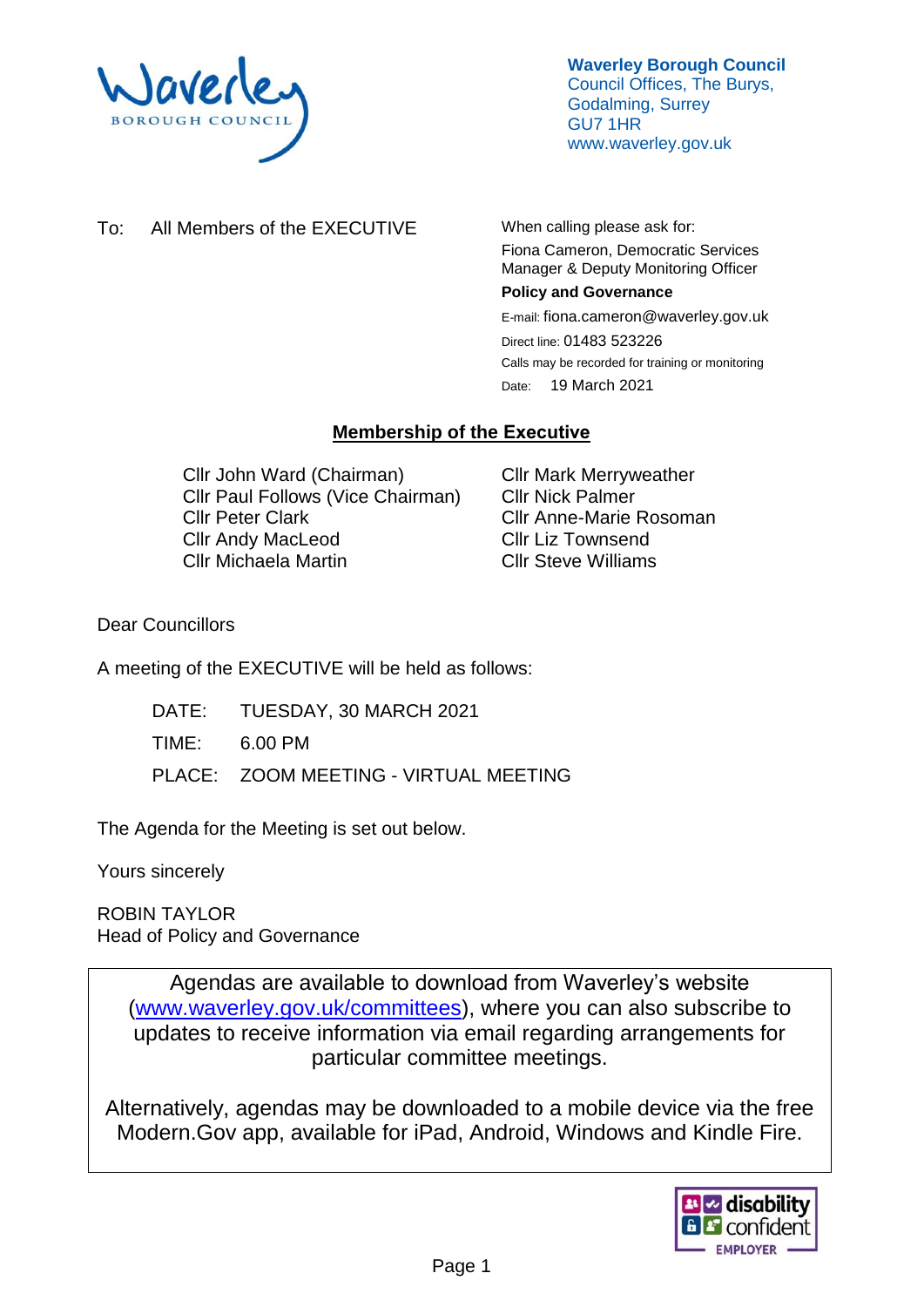Most of our publications can be provided in alternative formats. For an audio version, large print, text only or a translated copy of this publication, please contact [committees@waverley.gov.uk](mailto:committees@waverley.gov.uk) or call 01483 523351.

> **This meeting will be webcast and can be viewed by visiting [www.waverley.gov.uk/committees](http://www.waverley.gov.uk/committees)**

# **NOTES FOR MEMBERS**

Contact Officers are shown at the end of each report and members are welcome to raise questions, make observations etc. in advance of the meeting with the appropriate officer.

**Prior to the commencement of the meeting, the Leader, Deputy Leader or an appropriate Portfolio Holder to respond to any informal questions from members of the public, for a maximum of 15 minutes.**

*[Questions will be taken in the order in which questioners register with the Democratic Services Officer on [committees@waverley.gov.uk](mailto:committees@waverley.gov.uk) by midday on Tuesday 30 March, to be sent details of how to join the Zoom meeting. When read out, each question must be concluded within 2 minutes. In the event that it is not possible to give a verbal response, a written response will be provided following the meeting.]*

# **AGENDA**

## 1. APOLOGIES FOR ABSENCE

To receive apologies for absence.

## 2. MINUTES

To confirm the Minutes of the Meeting held on 2 March 2021.

3. DECLARATIONS OF INTERESTS

To receive from members, declarations of interest in relation to any items included on the agenda for this meeting, in accordance with the Waverley Code of Local Government Conduct.

#### 4. QUESTIONS FROM MEMBERS OF THE PUBLIC

The Chairman to respond to any questions received from members of the public for which notice has been given in accordance with Procedure Rule 10.

The deadline for receipt of questions is 5pm on Tuesday 23 March 2021.

5. QUESTIONS FROM MEMBERS OF THE COUNCIL

The Chairman to respond to any questions received from Members in accordance with Procedure Rule 11.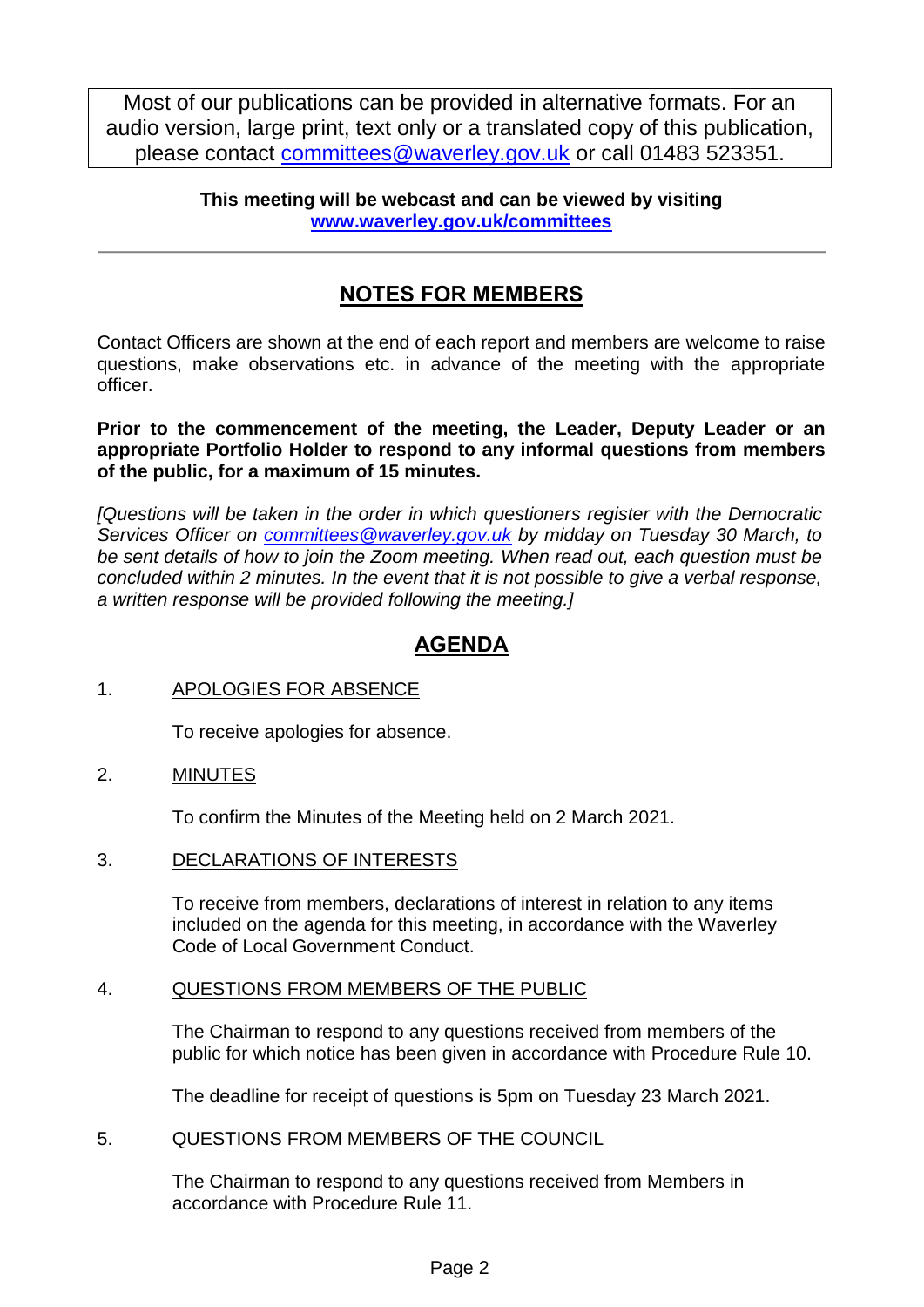The deadline for receipt of questions is 5pm on Tuesday 23 March 2021.

## 6. LEADER'S AND PORTFOLIO HOLDERS' UPDATES

7. COUNCIL TAX EXEMPTION FOR YOUNG PEOPLE LEAVING CARE (Pages  $9 - 12$ 

[Portfolio Holder: Councillor Mark Merryweather] [Wards Affected: All Wards]

Request that the Executive considers and recommends to Council a new Council Tax exemption that would ensure that Care Leavers within Waverley do not have to pay Council Tax up to the age of 25.

Care leavers who are living independently for the first time find managing their own finances extremely challenging, due to issues such as limited family support. This can mean that care leavers may fall into debt and financial difficulty.

#### **Recommendation**

That the Executive recommend to Council the creation of a new Council Tax exemption for Care Leavers to be applied until the age of 25.

8. INSURANCE COLLABORATION (Pages 13 - 34) [Portfolio Holder: Councillor Mark Merryweather]

[Wards Affected: All Wards]

To gain Executive approval to enter into an insurance collaboration with London Borough of Sutton (LBS) including five Surrey Districts and Boroughs to manage insurance administration, jointly procure insurance and pool the insurance policies excess (deductibles). Pooled excess reduces the external policy premiums that would otherwise not be practicably possible for a single council without taking on excessive financial risk. This proposal will secure a significant cost saving through economies of scale, increased administrative capacity, expertise and improved business continuity without impacting on the council's overall insured risk exposure.

#### **Recommendation**

It is recommended that the Executive approve the collaborative agreement to join the integrated insurance service led by LBS.

9. REQUEST FOR SUPPLEMENTARY ESTIMATE FOR RULE 6 REPRESENTATION AT PLANNING APPEAL LODGED BY UKOG (234) LTD IN RESPECT OF DRILLING FOR HYDROCARBON MINERALS AND ASSOCIATED INFRASTRUCTURE (Pages 35 - 38) [Portfolio Holder: Councillor Nick Palmer] [Wards Affected: Alfold Cranleigh Rural and Ellens Green; Chiddingfold and Dunsfold]

The purpose of this report is to seek approval for a supplementary estimate to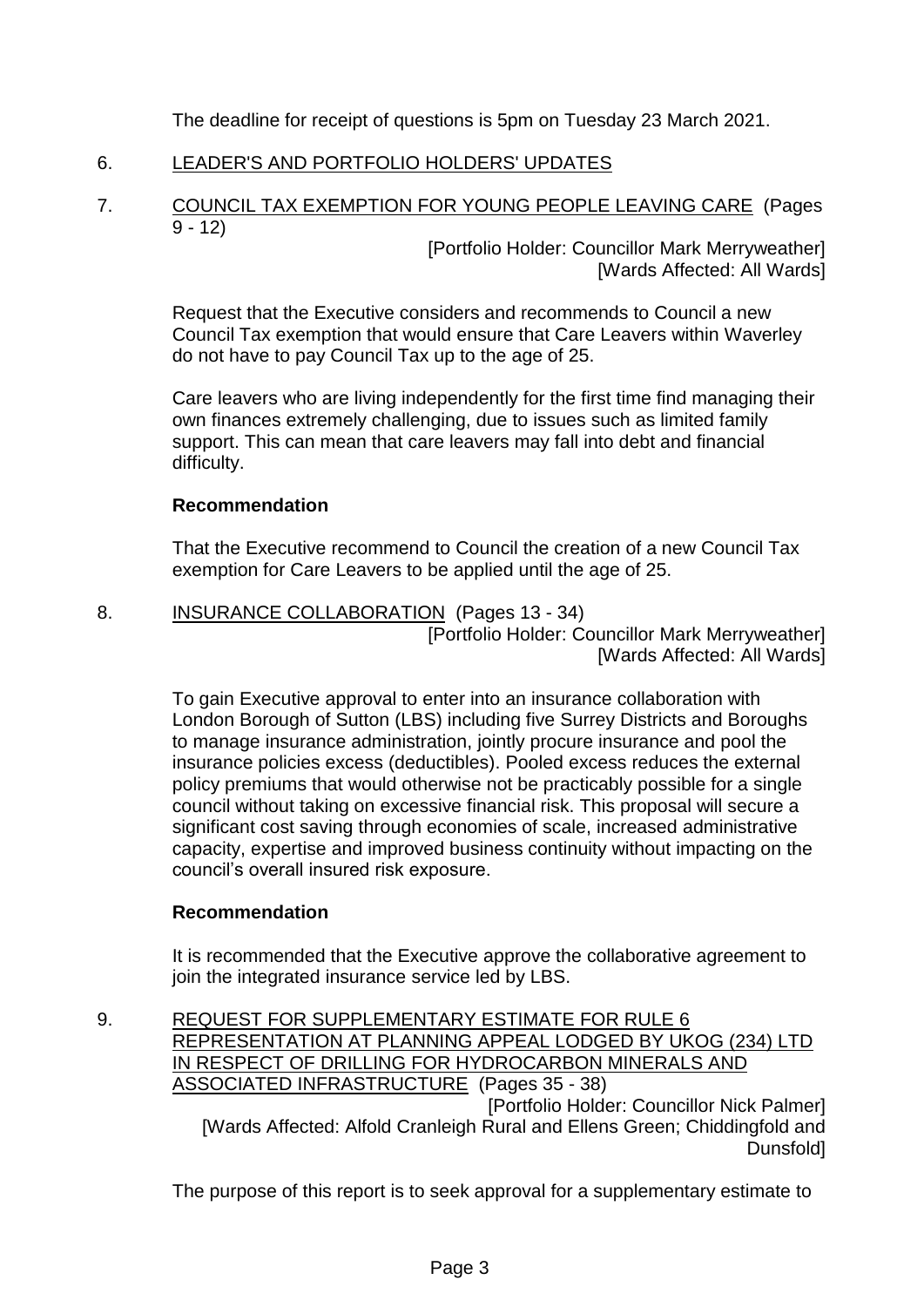cover the fees of an external consultant to represent the Council and local residents as a Rule 6 party in an appeal by UKOG against Surrey County Council's decision to refuse planning permission for the drilling for hydrocarbon minerals and associated infrastructure in Dunsfold. This report sets out that the Council does not have sufficient budget to meet these fees.

#### **Recommendation**

It is recommended that the Executive approve a supplementary estimate for £30,000 to meet the fees of the external consultants, to be met from the revenue reserve fund.

#### 10. REVIEW OF REFUSE AND RECYCLING BIN PROVISION (Pages 39 - 60) [Portfolio Holder: Councillor Steve Williams] [Wards Affected: All Wards]

To seek the Executive's support for the recommendations arising from the review the current policy on domestic waste bin provision and the environmental and budget implications thereof.

Having reviewed the current position regarding the bin provision policy, the report details a proposed new policy and charging mechanism for all bins and waste and recycling containers. In addition, there is a proposal for moving to smaller bins for residual waste in order to encourage a reduction for waste that goes for disposal, in support of both the Council's environmental aspirations and likely future Government waste strategies.

The proposal includes a phased approach to implementation, with an associated communication strategy, in order to maintain residents' support of the Council's efforts to maximise reuse and recycling and to minimise residual waste.

#### **Recommendation**

- 1. That the Executive approve the revised bin provision policy as set out in paragraph 8 of the report.
- 2. That as part of the procurement of any new Bins, consideration is given to the purchase of containers which maximise the use of recycled materials.
- 3. That delegated authority is given to the Head of Environmental and Regulatory Services, in consultation with the Portfolio Holder for Environment and Sustainability, to implement the Policy and its operational management as soon as practicable.
- 4. That if the Policy is adopted as laid out in 2.2 above, the s151 Officer uses his delegated authority to approve any fees laid out in this report, which are inconsistent with the schedule of fees and charges previously approved in the Council's Budget for the 2021-22 financial year.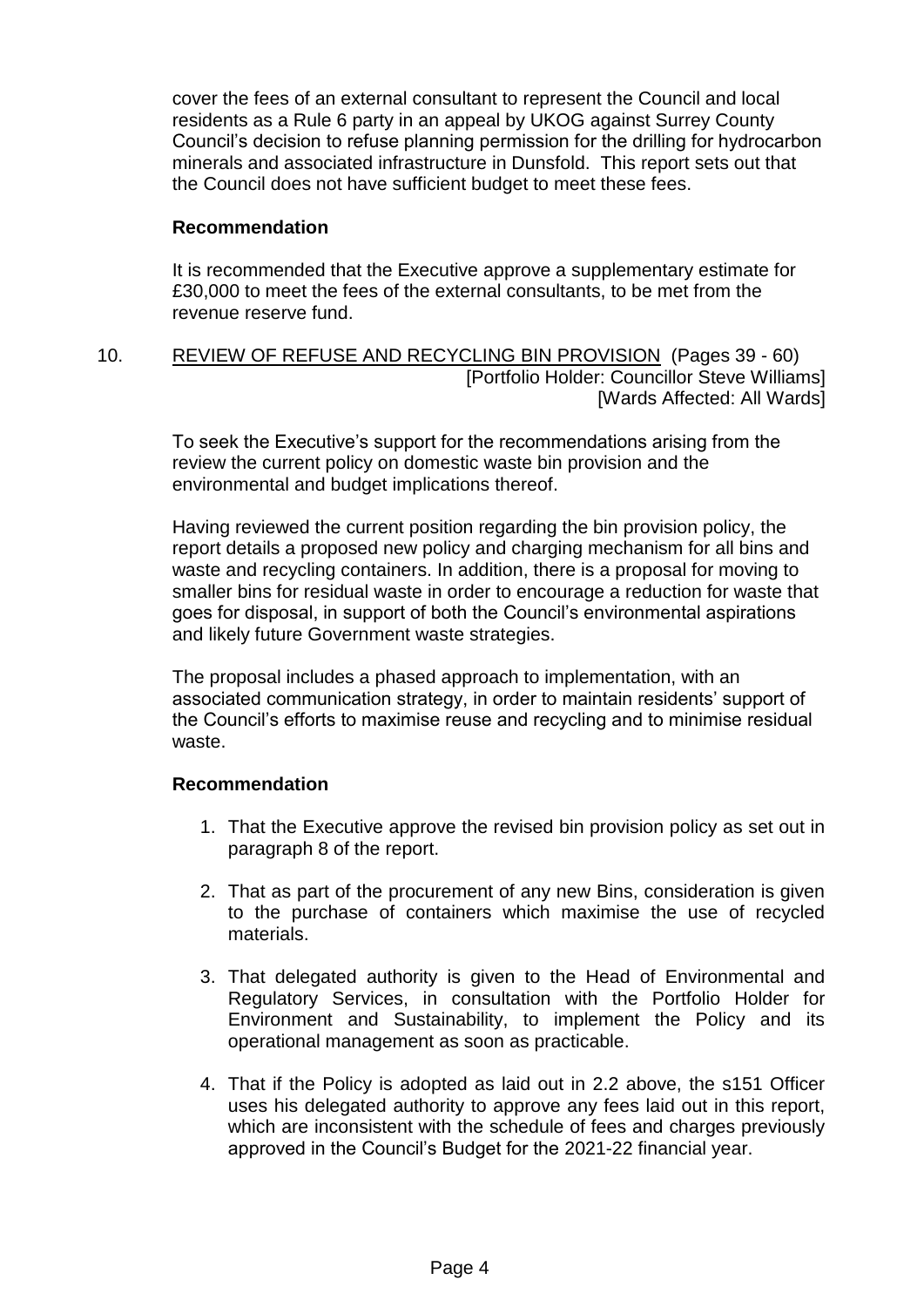11. PROPERTY MATTER - PLOT 5 WHEELER STREET NURSERIES, WITLEY GU5 8QP: GRANT OF NEW LEASE FOR TWO GARAGES TO LANDSPEED HOMES LIMITED (Pages 61 - 70)

[Portfolio Holder: Councillor Mark Merryweather] [Wards Affected: Witley and Hambledon]

This report seeks approval for two leases of one garage each at Plot 5 Wheeler Street Nurseries, Witley from the Council to Landspeed Homes Limited (Landspeed).

## **Recommendation**

It is recommended that:

- The two garage leases to Landspeed be approved
- Delegated authority is given to officers to finalise the heads of terms and complete the necessary legal document(s) with the prospective tenant with detailed terms and conditions to be agreed by the Strategic Director, in consultation with the relevant Portfolio Holder(s).
- 12. ELECTRIC VEHICLE STRATEGY (Pages 71 94) [Portfolio Holder: Councillor Steve Williams] [Wards Affected: All Wards]

This report seeks the Executive's adoption of the Electric Vehicle Strategy.

#### **Recommendation**

That the Executive adopt the attached Electric Vehicle Strategy.

13. SERVICE PLANS 2021-2024 (Pages 95 - 166)

[Portfolio Holders: All Portfolio Holders] [Wards Affected: All Wards]

The purpose of this report is to present the three-year rolling Service Plans for April 2021 to March 2024 for approval. The Service Plans have been prepared by Heads of Service, in collaboration with their teams and Portfolio Holders, to set out the service objectives for the coming three years in line with the [Corporate Strategy 2020-2025](https://www.waverley.gov.uk/Services/Council-information/About-Waverley-Borough-Council/Corporate-Strategy-2020-25) and the Medium Term Financial Plan (MTFP).

Each of the Overview and Scrutiny Committees has reviewed the Service Plans under their remit and their comments have been included in section 7 "Consultation and Engagement" of this report for the Executive's consideration.

#### **Recommendation**

It is recommended that the Executive:

- a)consider the comments and recommendations received by the Overview & Scrutiny Committees, as listed in section 7 "Consultation and Engagement" of this report, and
- b)approve the Service Plans 2021-24, as set out at Annexe 1, for implementation from 1 April 2021.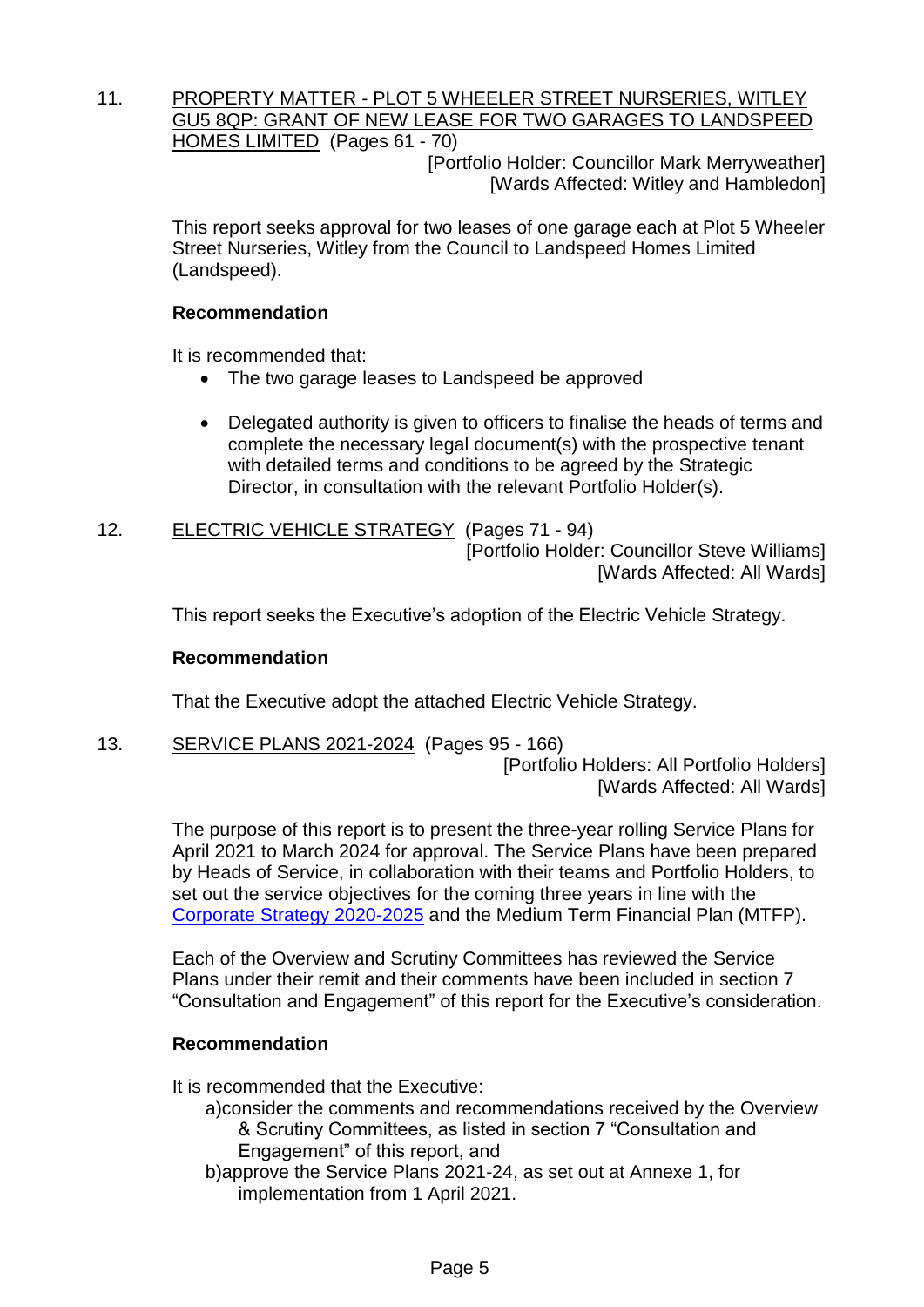#### 14. ADDITIONAL RESTRICTIONS GRANT - COVID BUSINESS SUPPORT PROPOSALS 2021-22 (Pages 167 - 180) [Portfolio Holder: Councillor Mark Merryweather] [Wards Affected: All Wards]

The Government has distributed billions of pounds of support to businesses during the pandemic through local authorities. Waverley paid over £22m of covid-support business grants to businesses in the Borough between April and October 2020. Since the November 2020 lockdown and subsequent statutory restrictions, Waverley has operated a further six separate business support schemes allocating government funding. One of the schemes is the Additional Restrictions Grant (ARG) which covers the period November 2020 to March 2022 and is targeted mainly at businesses that don't meet the criteria for the other specific support packages. The government guidance enables local authorities to allocate part of this funding towards wider business support measures to help its business community recover. Waverley received an initial £2.5m of funding and was required by government to set a discretionary grants scheme and decide how much money to allocate to wider business support.

This report sets out the proposed allocation from the first tranche of funding for wider business support measures and the main target areas for this funding. The report seeks Executive's approval to these proposals and agreement to a delegation to make specific allocations and payments within this framework so that funding can be quickly allocated as Waverley's business community rebuilds during 2021.

## **Recommendation**

It is recommended that the Executive:

- 1. Approve the allocation of £0.5m from the ARG first tranche of £2.5 received to wider business support measures with the balance and subsequent tranches being allocated to direct business grants alongside other grant schemes.
- 2. Approve the proposed four priority areas for strategic business support and the indicative initial spending plan set out in Annexe 1.
- 3. Delegate to the Strategic Director in consultation with the portfolio holders for finance and economic development, the spending of the wider support funding on specific business support projects and initiatives during 2021/22, having regard to the plan set out at Annexe 1.
- 4. Request officers to monitor activity and spending and report to councillors as part of the quarterly performance reports to Overview and Scrutiny Committee and the Executive and to review the agreed proposals in six months, seeking approval if material changes are required.